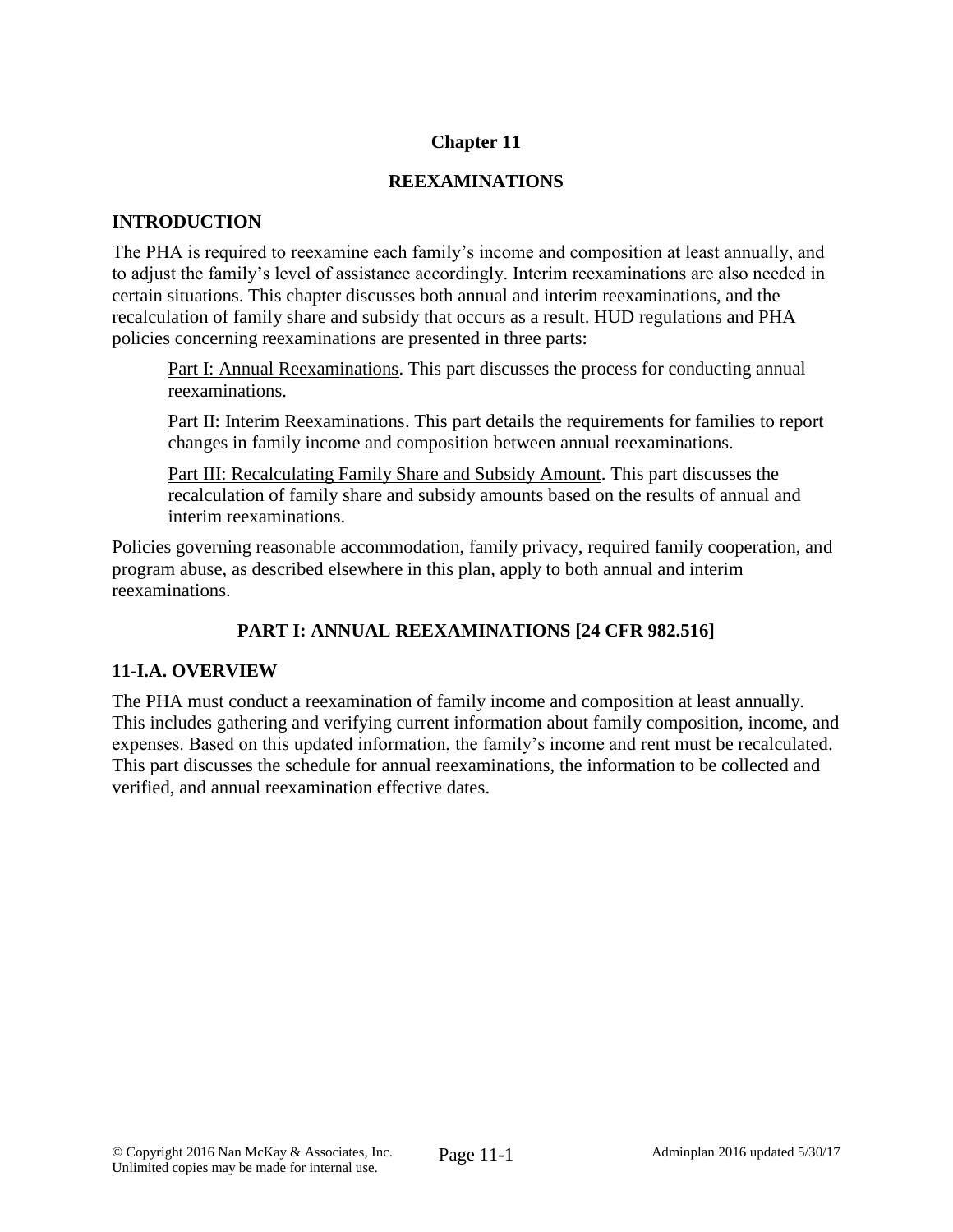# **11-I.B STREAMLINED ANNUAL REEXAMINATIONS [24 CFR 982.516(b)]**

HUD permits PHAs to streamline the income determination process for family members with fixed sources of income. While third-party verification of all income sources must be obtained during the intake process and every three years thereafter, in the intervening years the PHA may determine income from fixed sources by applying a verified cost of living adjustment (COLA) or rate of interest. The PHA may, however, obtain third-party verification of all income, regardless of the source. Further, upon request of the family, the PHA must perform third-party verification of all income sources.

Fixed sources of income include Social Security and SSI benefits, pensions, annuities, disability or death benefits, and other sources of income subject to a COLA or rate of interest. The determination of fixed income may be streamlined even if the family also receives income from other non-fixed sources.

#### PHA Policy

The PHA will streamline the annual reexamination process by applying the verified COLA or interest rate to fixed-income sources. The PHA will document in the file how the determination that a source of income was fixed was made.

If a family member with a fixed source of income is added, the PHA will use third-party verification of all income amounts for that family member.

If verification of the COLA or rate of interest is not available, the PHA will obtain thirdparty verification of income amounts.

Third-party verification of fixed sources of income will be obtained during the intake process and annually thereafter.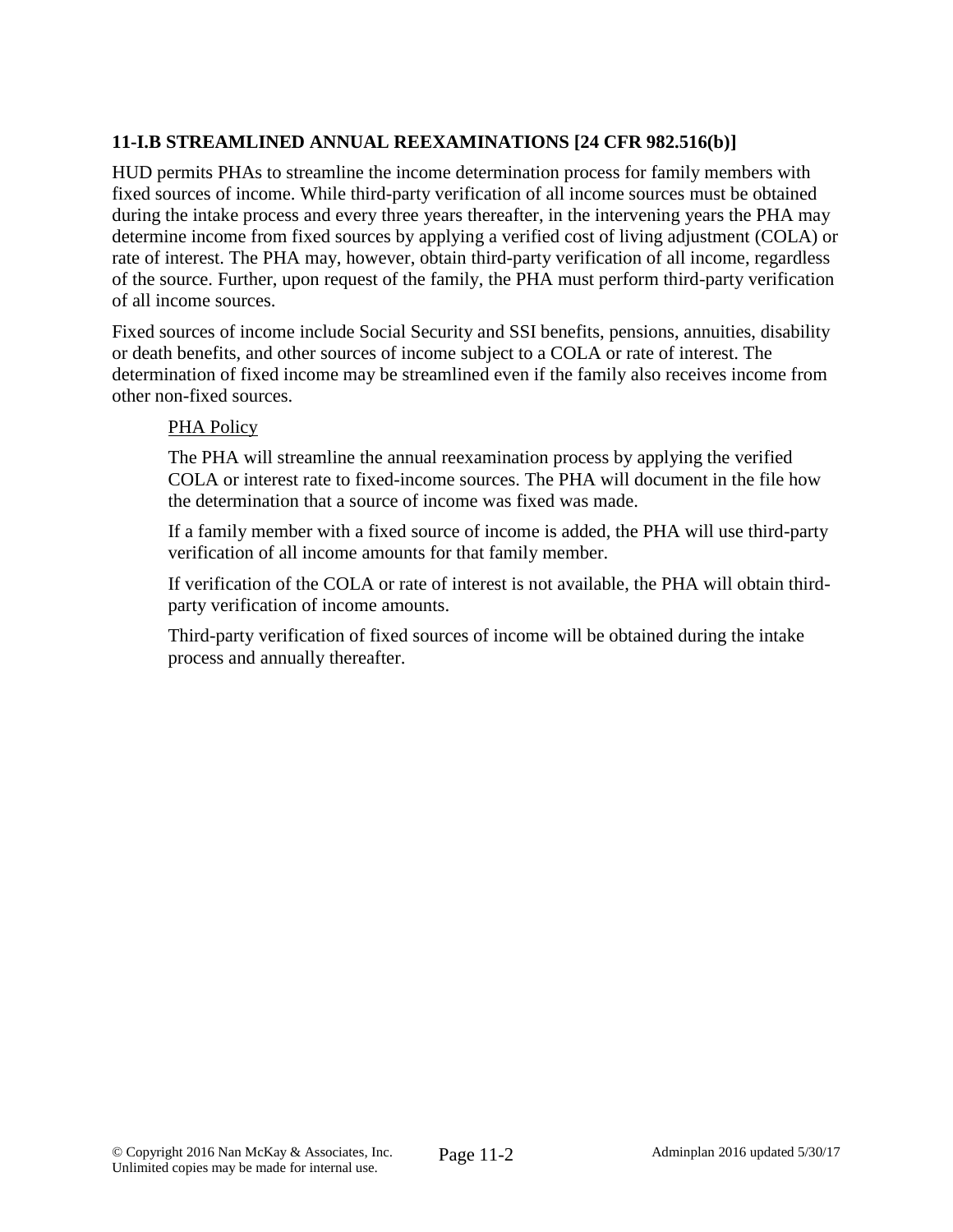# **11-I.C. SCHEDULING ANNUAL REEXAMINATIONS**

The PHA must establish a policy to ensure that the annual reexamination for each family is completed *within* a 12-month period, and may require reexaminations more frequently [HCV GB p. 12-1].

#### PHA Policy

The PHA will begin the annual reexamination process 60 days in advance of its scheduled effective date. Generally, the PHA will schedule annual reexamination effective dates to coincide with the family's anniversary date.

*Anniversary date* is defined as 12 months from the effective date of the family's last annual reexamination or, during a family's first year in the program, from the effective date of the family's initial examination (admission).

If the family moves to a new unit, the PHA will perform a new annual reexamination.

The PHA also may schedule an annual reexamination for completion prior to the anniversary date for administrative purposes.

#### **Notification of and Participation in the Annual Reexamination Process**

The PHA is required to obtain the information needed to conduct annual reexaminations. How that information will be collected is left to the discretion of the PHA. However, PHAs should give tenants who were not provided the opportunity the option to complete Form HUD-92006 at this time [Notice PIH 2009-36].

### PHA Policy

Families generally are required to participate in an annual reexamination interview, which must be attended by all household members 18 years old or older. If participation in an in-person interview poses a hardship because of a family member's disability, the family should contact the PHA to request a reasonable accommodation (see Chapter 2).

Notification of annual reexamination interviews will be sent by first-class mail and will contain the date, time, and location of the interview. In addition, it will inform the family of the information and documentation that must be brought to the interview.

If the family is unable to attend a scheduled interview, the family should contact the PHA in advance of the interview to schedule a new appointment.

If a family fails to attend the scheduled interview without PHA approval, or if the notice is returned by the post office with no forwarding address, a notice of termination (see Chapter 12) will be sent to the family's address of record, and to any alternate address provided in the family's file.

An advocate, interpreter, or other assistant may assist the family in the interview process. The family and the PHA must execute a certification attesting to the role and the assistance provided by any such third party.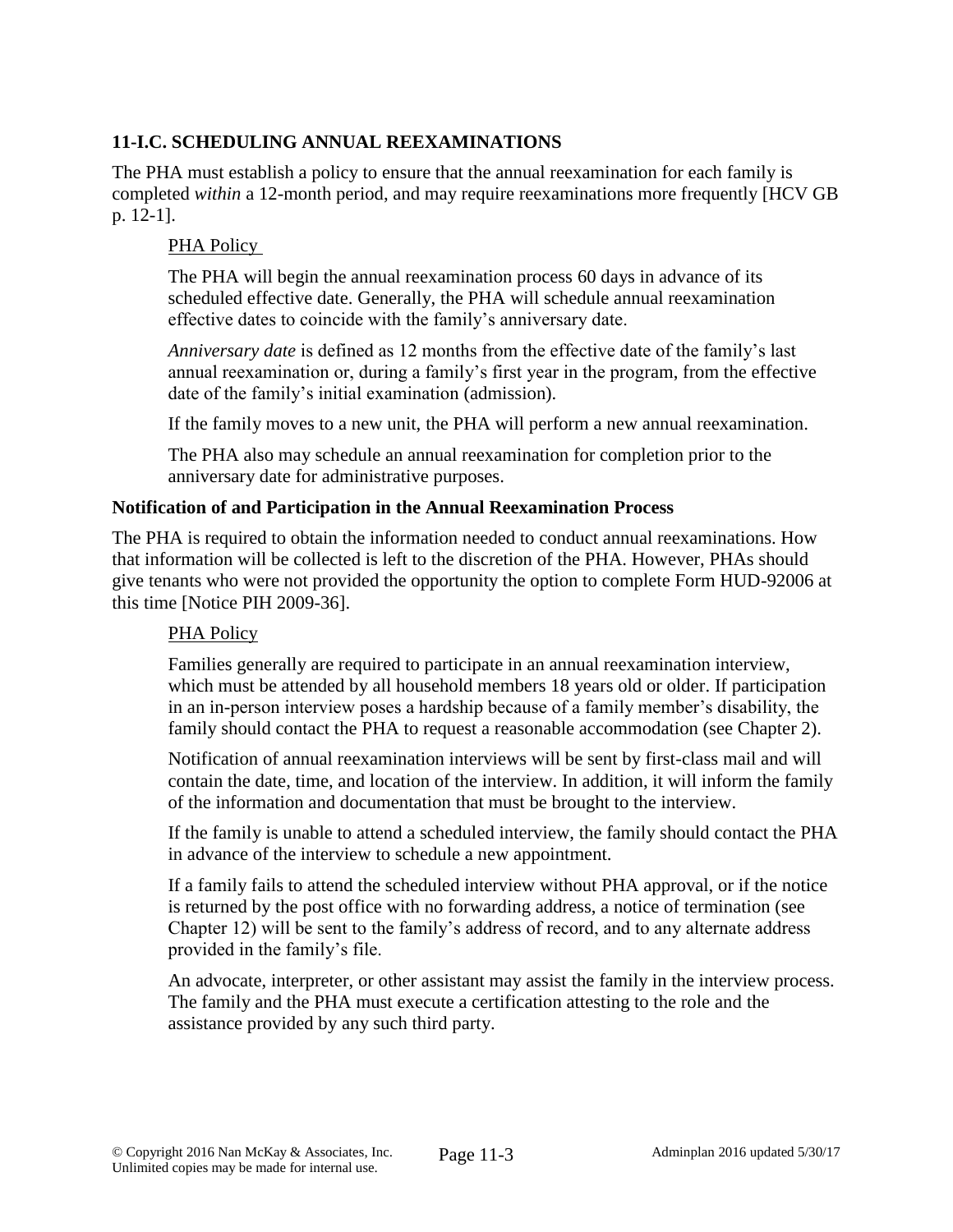# **11-I.D. CONDUCTING ANNUAL REEXAMINATIONS**

As part of the annual reexamination process, families are required to provide updated information to the PHA regarding the family's income, expenses, and composition [24 CFR 982.551(b)].

#### PHA Policy

Families will be asked to bring all required information (as described in the reexamination notice) to the reexamination appointment. The required information will include a PHA-designated reexamination form, an Authorization for the Release of Information/Privacy Act Notice, as well as supporting documents or forms related to the family's income, expenses, and family composition.

Any required documents or information that the family is unable to provide at the time of the interview must be provided within 10 business days of the interview. If the family is unable to obtain the information or materials within the required time frame, the family may request an extension.

If the family does not provide the required documents or information within the required time period (plus any extensions), the family will be sent a notice of termination (See Chapter 12).

Additionally, HUD recommends that at annual reexaminations PHAs ask whether the tenant, or any member of the tenant's household, is subject to a lifetime sex offender registration requirement in any state [Notice PIH 2012-28].

#### PHA Policy

At the annual reexamination, the PHA will ask whether the tenant, or any member of the tenant's household, is subject to a lifetime sex offender registration requirement in any state. The PHA will use the Dru Sjodin National Sex Offender database to verify the information provided by the tenant.

If the PHA proposes to terminate assistance based on lifetime sex offender registration information, the PHA must notify the household of the proposed action and must provide the subject of the record and the tenant a copy of the record and an opportunity to dispute the accuracy and relevance of the information prior to termination. [24 CFR 5.903(f) and 5.905(d)]. (See Chapter 12.)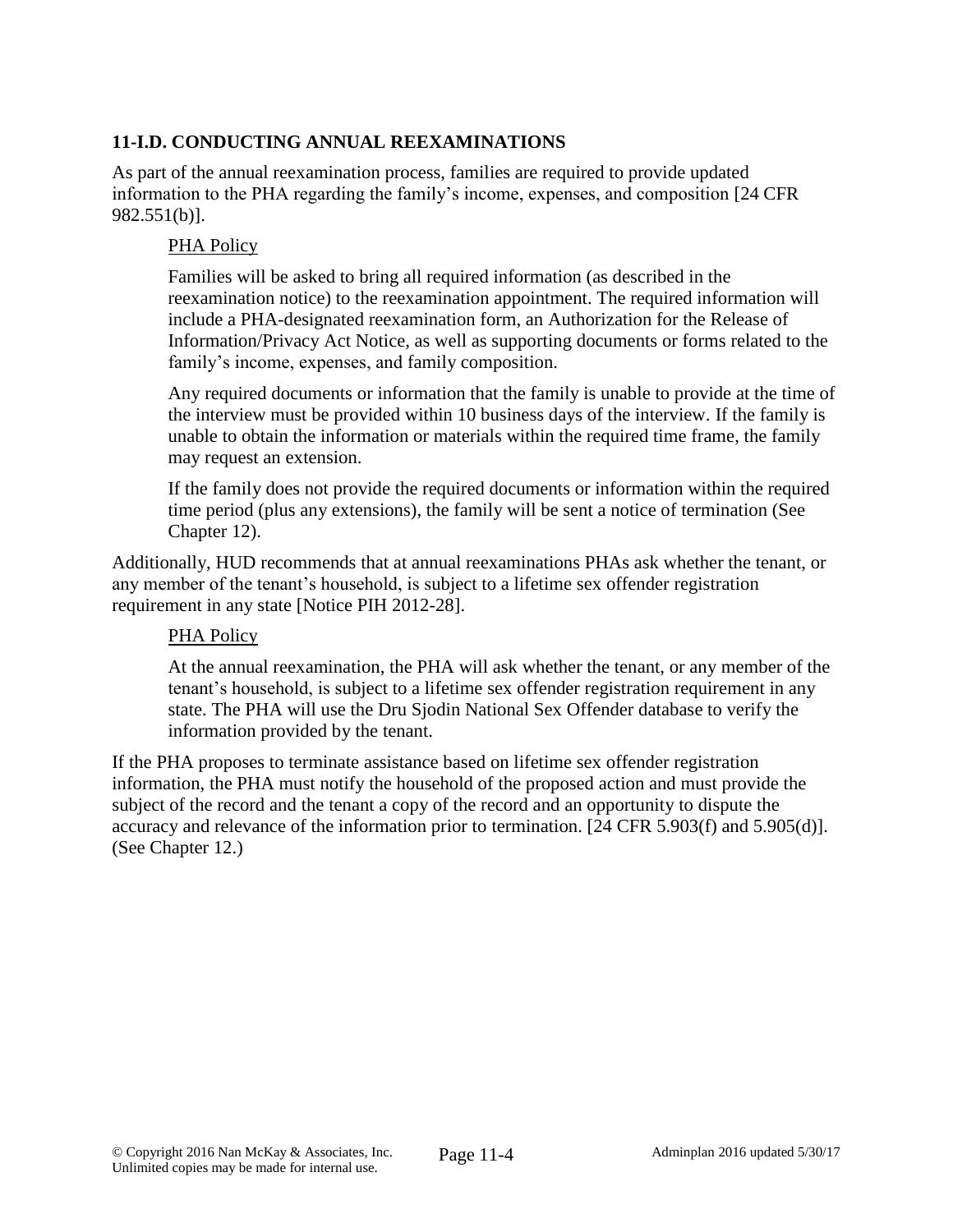The information provided by the family generally must be verified in accordance with the policies in Chapter 7. Unless the family reports a change, or the PHA has reason to believe a change has occurred in information previously reported by the family, certain types of information that are verified at admission typically do not need to be re-verified on an annual basis. These include:

- Legal identity
- Age
- Social security numbers
- A person's disability status
- Citizenship or immigration status

If adding a new family member to the unit causes overcrowding according to the housing quality standards (HQS) (see Chapter 8), the PHA must issue the family a new voucher, and the family and PHA must try to find an acceptable unit as soon as possible. If an acceptable unit is available for rental by the family, the PHA must terminate the HAP contract in accordance with its terms [24 CFR 982.403].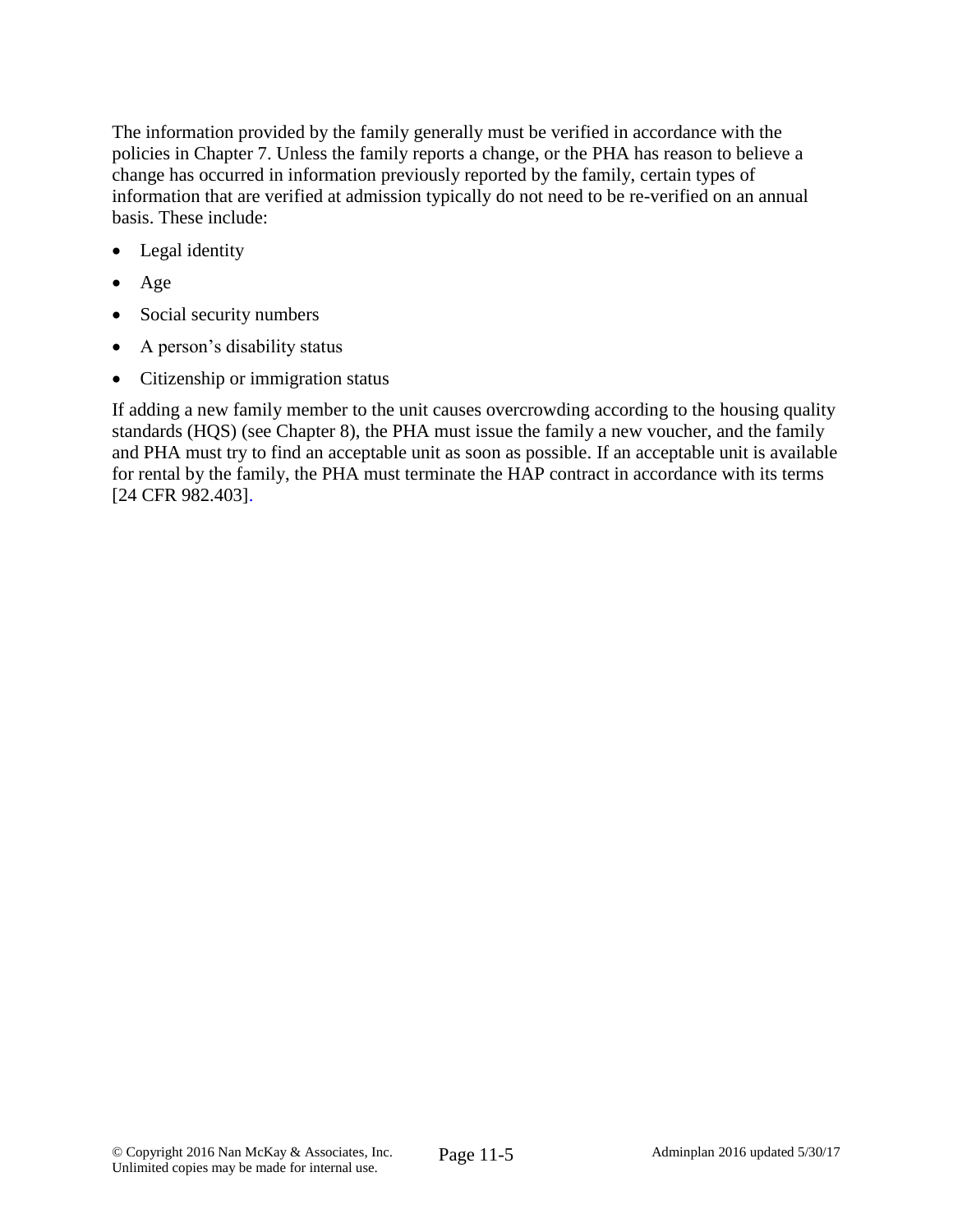## **11-I.E. DETERMINING ONGOING ELIGIBILITY OF CERTAIN STUDENTS [24 CFR 982.552(b)(5)]**

Section 327 of Public Law 109-115 established new restrictions on the ongoing eligibility of certain students (both part- and full-time) who are enrolled in institutions of higher education.

If a student enrolled in an institution of higher education is under the age of 24, is not a veteran, is not married, does not have a dependent child, and is not a person with disabilities receiving HCV assistance as of November 30, 2005, the student's eligibility must be reexamined along with the income eligibility of the student's parents on an annual basis. In these cases, both the student and the student's parents must be income eligible for the student to continue to receive HCV assistance. If, however, a student in these circumstances is determined independent from his or her parents or is considered a *vulnerable youth* in accordance with PHA policy, the income of the student's parents will not be considered in determining the student's ongoing eligibility.

Students who reside with parents in an HCV assisted unit are not subject to this provision. It is limited to students who are receiving assistance on their own, separately from their parents.

### PHA Policy

During the annual reexamination process, the PHA will determine the ongoing eligibility of each student who is subject to the eligibility restrictions in 24 CFR 5.612 by reviewing the student's individual income as well as the income of the student's parents. If the student has been determined "independent" from his/her parents or is considered a *vulnerable youth* based on the policies in Sections 3-II.E and 7-II.E, the parents' income will not be reviewed.

If the student is no longer income eligible based on his/her own income or the income of his/her parents, the student's assistance will be terminated in accordance with the policies in Section 12-I.D.

If the student continues to be income eligible based on his/her own income and the income of his/her parents (if applicable), the PHA will process a reexamination in accordance with the policies in this chapter.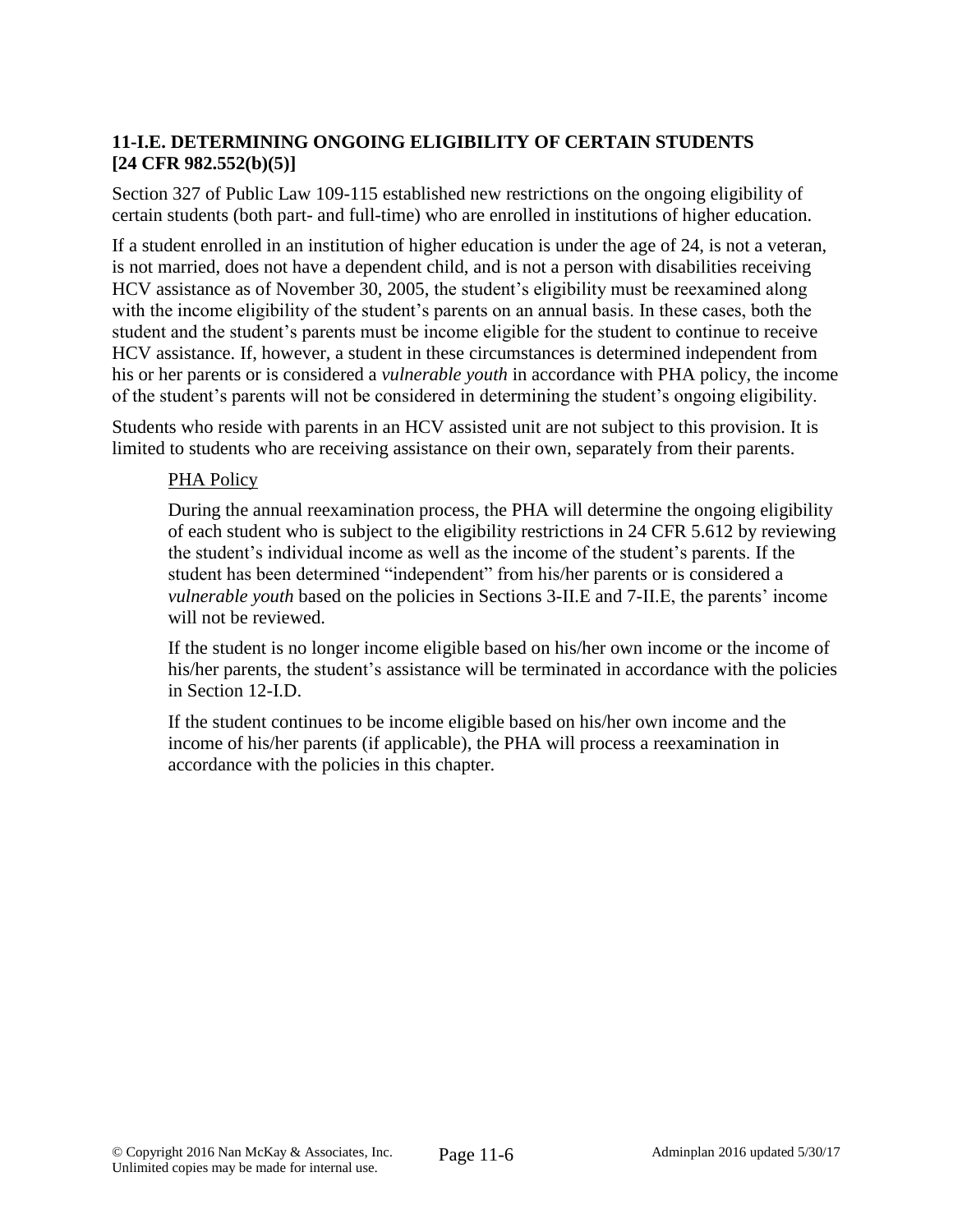### **11-I.F. EFFECTIVE DATES**

The PHA must establish policies concerning the effective date of changes that result from an annual reexamination [24 CFR 982.516].

#### PHA Policy

In general, an *increase* in the family share of the rent that results from an annual reexamination will take effect on the family's anniversary date, and the family will be notified at least 30 days in advance.

If less than 30 days remain before the scheduled effective date, the increase will take effect on the first of the month following the end of the 30-day notice period.

If a family moves to a new unit, the increase will take effect on the effective date of the new lease and HAP contract, and no 30-day notice is required.

If the PHA chooses to schedule an annual reexamination for completion prior to the family's anniversary date for administrative purposes, the effective date will be determined by the PHA, but will always allow for the 30-day notice period.

If the family causes a delay in processing the annual reexamination, *increases* in the family share of the rent will be applied retroactively, to the scheduled effective date of the annual reexamination. The family will be responsible for any overpaid subsidy and may be offered a repayment agreement in accordance with the policies in Chapter 16.

In general, a *decrease* in the family share of the rent that results from an annual reexamination will take effect on the family's anniversary date.

If a family moves to a new unit, the decrease will take effect on the effective date of the new lease and HAP contract.

If the PHA chooses to schedule an annual reexamination for completion prior to the family's anniversary date for administrative purposes, the effective date will be determined by the PHA.

If the family causes a delay in processing the annual reexamination, d*ecreases* in the family share of the rent will be applied prospectively, from the first day of the month following completion of the reexamination processing.

Delays in reexamination processing are considered to be caused by the family if the family fails to provide information requested by the PHA by the date specified, and this delay prevents the PHA from completing the reexamination as scheduled.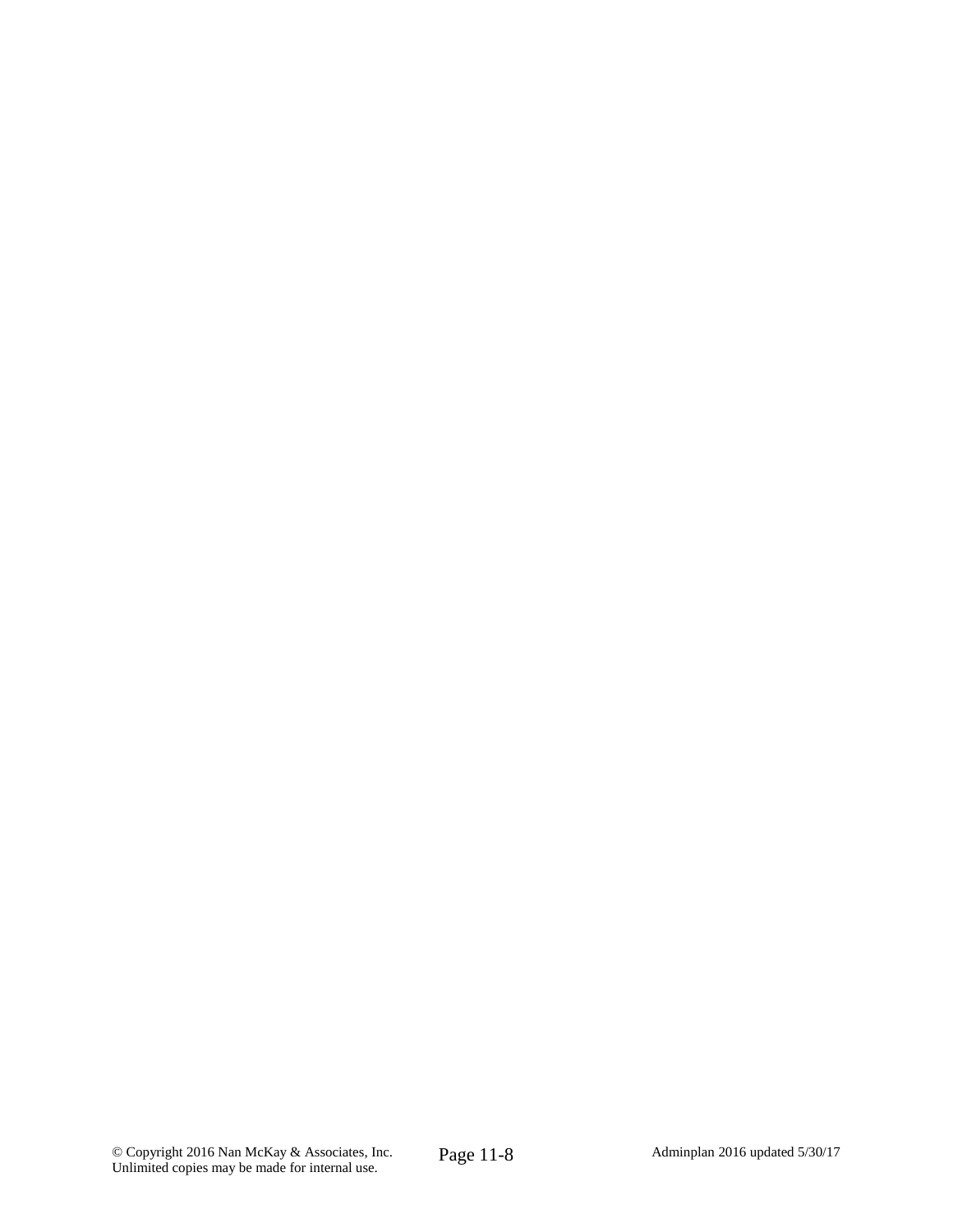# **PART II: INTERIM REEXAMINATIONS [24 CFR 982.516]**

## **11-II.A. OVERVIEW**

Family circumstances may change between annual reexaminations. HUD and PHA policies dictate what kinds of information about changes in family circumstances must be reported, and under what circumstances the PHA must process interim reexaminations to reflect those changes. HUD regulations also permit the PHA to conduct interim reexaminations of income or family composition at any time. When an interim reexamination is conducted, only those factors that have changed are verified and adjusted [HCV GB, p. 12-10].

In addition to specifying what information the family must report, HUD regulations permit the family to request an interim determination if other aspects of the family's income or composition changes. The PHA must complete the interim reexamination within a reasonable time after the family's request.

This part includes HUD and PHA policies describing what changes families are required to report, what changes families may choose to report, and how the PHA will process both PHAand family-initiated interim reexaminations.

# **11-II.B. CHANGES IN FAMILY AND HOUSEHOLD COMPOSITION**

The family is required to report all changes in family composition. The PHA must adopt policies prescribing when and under what conditions the family must report changes in income and family composition. However, due to family obligations under the program, the PHA has limited discretion in this area.

### PHA Policy

The PHA will conduct interim reexaminations to account for any changes in household composition that occur between annual reexaminations.

### **New Family Members Not Requiring PHA Approval**

The addition of a family member as a result of birth, adoption, or court-awarded custody does not require PHA approval. However, the family is required to promptly notify the PHA of the addition [24 CFR 982.551(h)(2)].

### PHA Policy

The family must inform the PHA of the birth, adoption, or court-awarded custody of a child within 10 business days.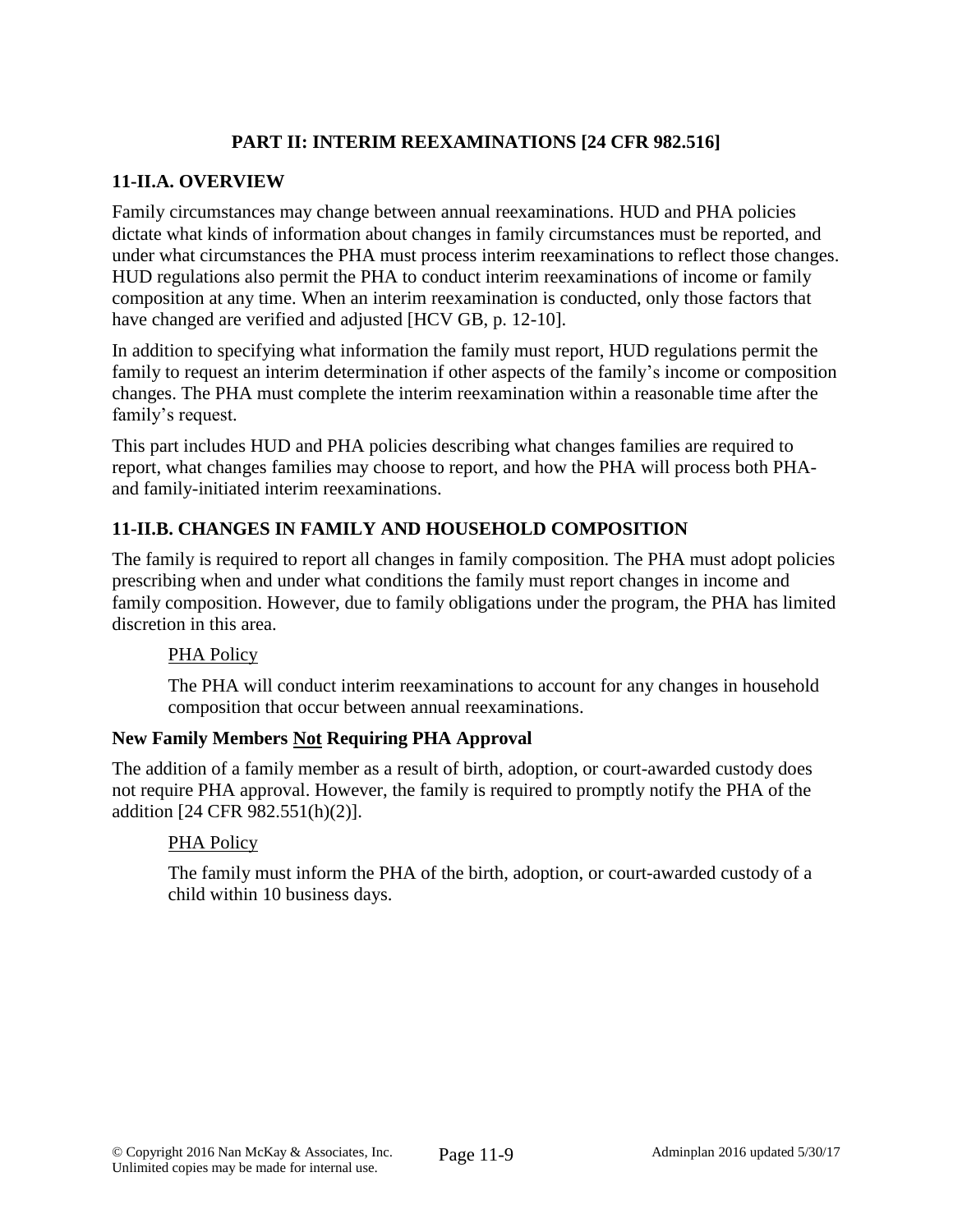### **New Family and Household Members Requiring Approval**

With the exception of children who join the family as a result of birth, adoption, or courtawarded custody, a family must request PHA approval to add a new family member [24 CFR 982.551(h)(2)] or other household member (live-in aide or foster child) [24 CFR 982.551(h)(4)].

When any new family member is added, the PHA must make appropriate adjustments in the family share of the rent and the HAP payment at the effective date of either the annual or interim reexamination [24 CFR 982.516(e)(2)].

If a change in family size causes a violation of Housing Quality Standards (HQS) space standards (see Chapter 8), the PHA must issue the family a new voucher, and the family and PHA must try to find an acceptable unit as soon as possible. If an acceptable unit is available for rental by the family, the PHA must terminate the family's HAP contract in accordance with its terms [24 CFR 982.403].

### PHA Policy

Families must request PHA approval to add a new family member, live-in aide, foster child, or foster adult. This includes any person not on the lease who is expected to stay in the unit for more than 30 consecutive days or 90 cumulative days within a 12-month period and therefore no longer qualifies as a "guest." Requests must be made in writing and approved by the PHA prior to the individual moving into the unit.

The PHA will not approve the addition of a new family or household member unless the individual meets the PHA's eligibility criteria (see Chapter 3) and documentation requirements (see Chapter 7, Part II).

The PHA will not approve the addition of a foster child or foster adult if it will cause a violation of HQS space standards.

If the PHA determines an individual meets the PHA's eligibility criteria and documentation requirements, the PHA will provide written approval to the family. If the approval of a new family member or live-in aide will cause overcrowding according to HQS standards, the approval letter will explain that the family will be issued a voucher and will be required to move.

If the PHA determines that an individual does not meet the PHA's eligibility criteria or documentation requirements, the PHA will notify the family in writing of its decision to deny approval of the new family or household member and the reasons for the denial.

The PHA will make its determination within 10 business days of receiving all information required to verify the individual's eligibility.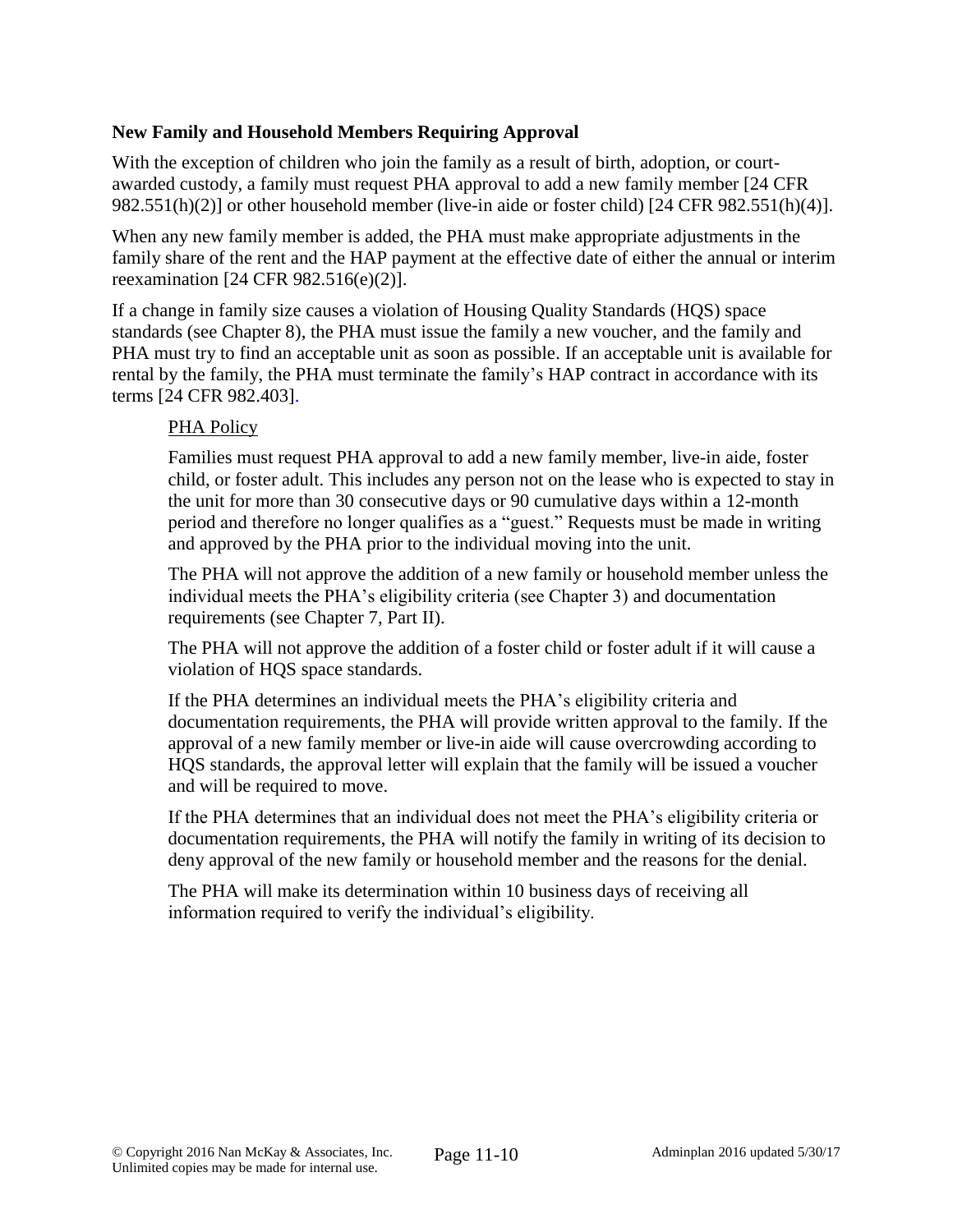#### **Departure of a Family or Household Member**

Families must promptly notify the PHA if any family member no longer lives in the unit [24 CFR 982.551(h)(3)]. Because household members are considered when determining the family unit (voucher) size [24 CFR 982.402], the PHA also needs to know when any live-in aide, foster child, or foster adult ceases to reside in the unit.

#### PHA Policy

If a household member ceases to reside in the unit, the family must inform the PHA within 10 business days. This requirement also applies to a family member who has been considered temporarily absent at the point that the family concludes the individual is permanently absent.

If a live-in aide, foster child, or foster adult ceases to reside in the unit, the family must inform the PHA within 10 business days.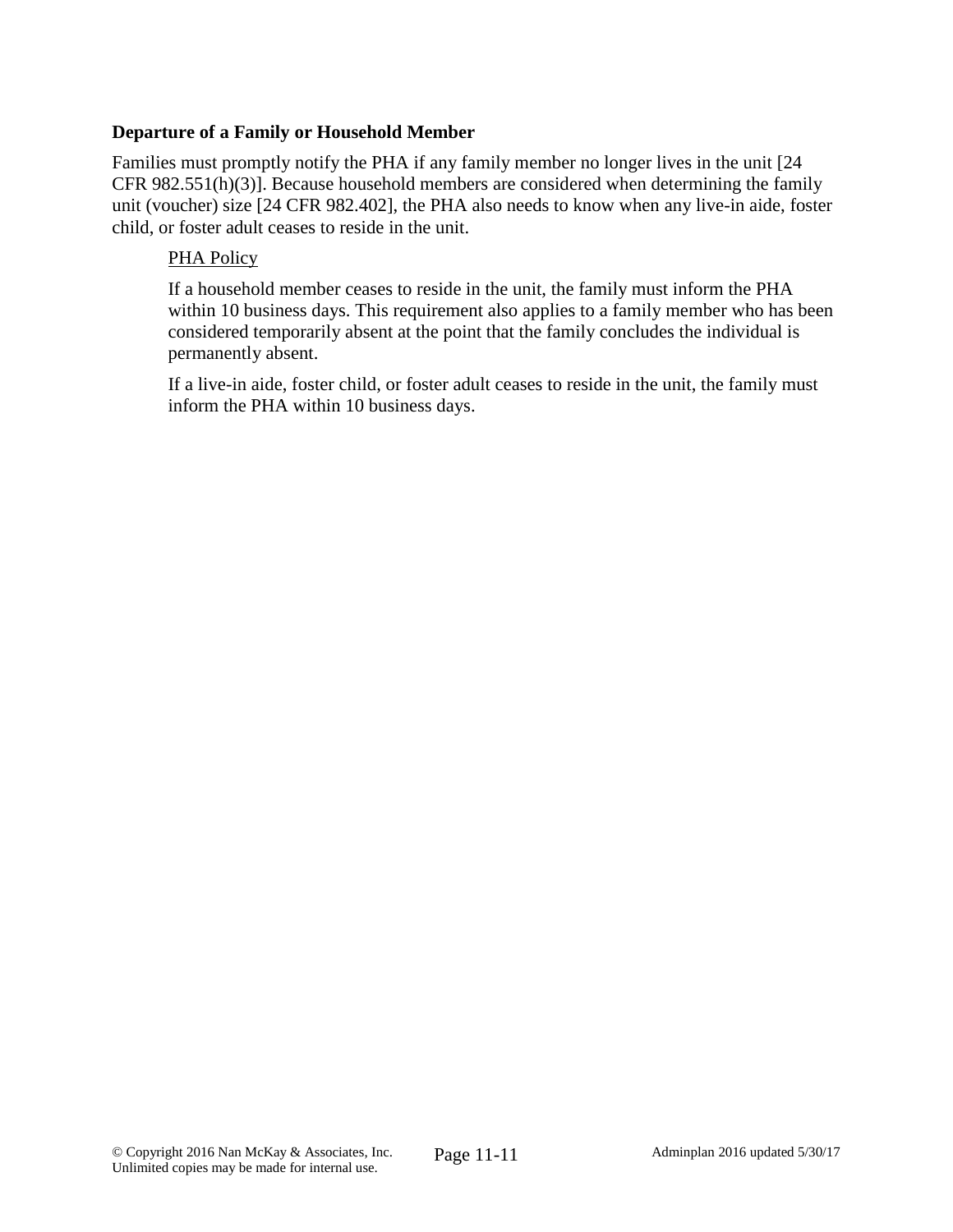# **11-II.C. CHANGES AFFECTING INCOME OR EXPENSES**

Interim reexaminations can be scheduled either because the PHA has reason to believe that changes in income or expenses may have occurred, or because the family reports a change. When a family reports a change, the PHA may take different actions depending on whether the family reported the change voluntarily, or because it was required to do so.

#### **PHA-Initiated Interim Reexaminations**

PHA-initiated interim reexaminations are those that are scheduled based on circumstances or criteria defined by the PHA. They are not scheduled because of changes reported by the family.

#### PHA Policy

The PHA will conduct interim reexaminations in each of the following instances:

For families receiving the Earned Income Disallowance (EID), the PHA will conduct an interim reexamination at the start and conclusion of the 24-month eligibility period..

If at the time of the annual reexamination, it is not feasible to anticipate a level of income for the next 12 months (e.g. seasonal or cyclic income), the PHA will schedule an interim reexamination to coincide with the end of the period for which it is feasible to project income.

If at the time of the annual reexamination, tenant declarations were used on a provisional basis due to the lack of third-party verification, and third-party verification becomes available, the PHA will conduct an interim reexamination.

The PHA may conduct an interim reexamination at any time in order to correct an error in a previous reexamination, or to investigate a tenant fraud complaint.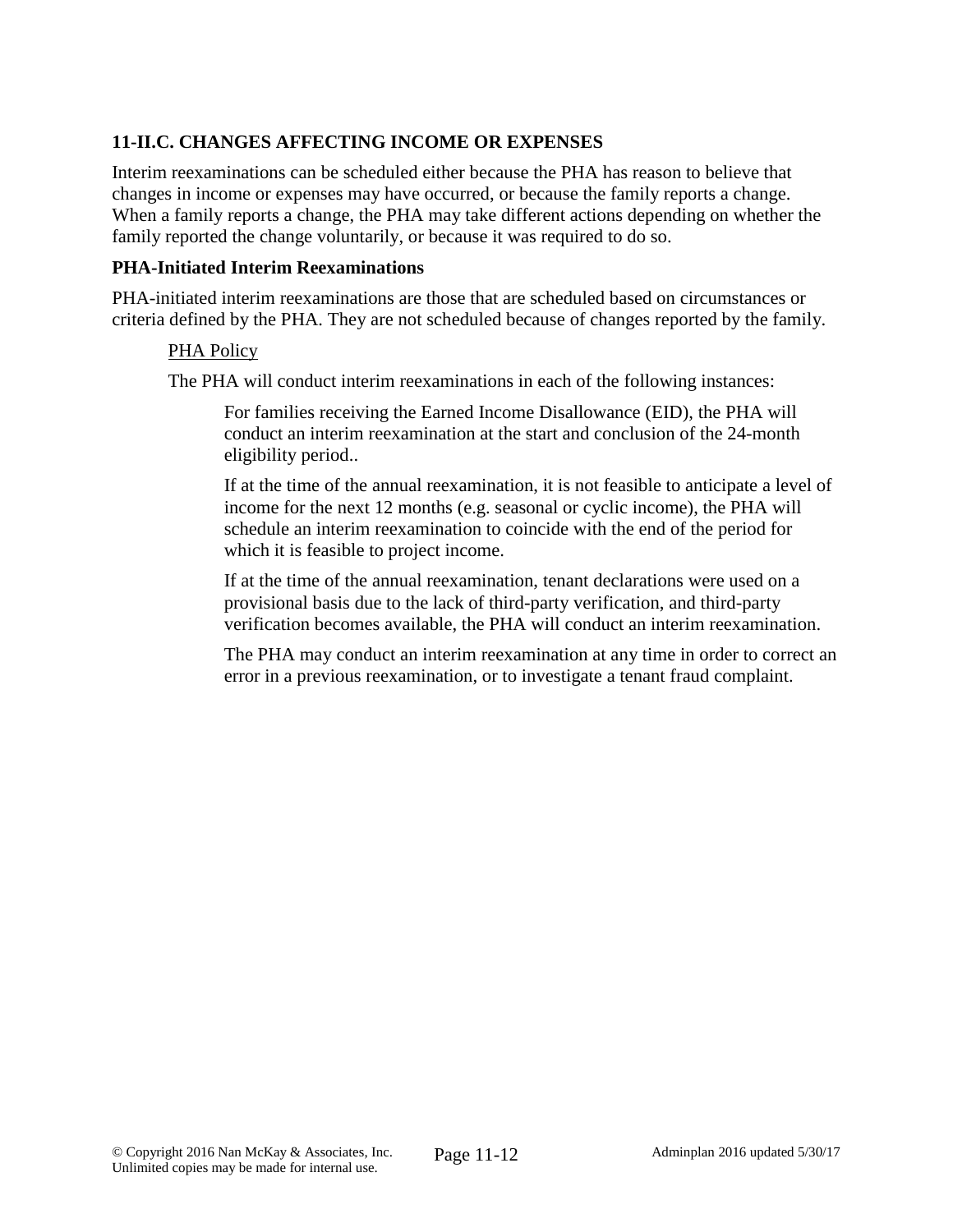### **Family-Initiated Interim Reexaminations**

The PHA must adopt policies prescribing when and under what conditions the family must report changes in family income or expenses [24 CFR 982.516(c)]. In addition, HUD regulations require that the family be permitted to obtain an interim reexamination any time the family has experienced a change in circumstances since the last determination [24 CFR 982.516(b)(2)].

#### *Required Reporting*

HUD regulations give the PHA the freedom to determine the circumstances under which families will be required to report changes affecting income.

#### PHA Policy

Families are required to report all increases in income, within 10 business days of the date the change takes effect.

The PHA will conduct an interim reexamination to calculate the new family share of rent and new subsidy.

#### *Optional Reporting*

The family may request an interim reexamination any time the family has experienced a change in circumstances since the last determination [24 CFR 982.516(b)(2)]. The PHA must process the request if the family reports a change that will result in a reduced family income [HCV GB, p. 12-9].

If a family reports a decrease in income from the loss of welfare benefits due to fraud or noncompliance with a welfare agency requirement to participate in an economic self-sufficiency program, the family's share of the rent will not be reduced [24 CFR 5.615]. For more information regarding the requirement to impute welfare income see Chapter 6.

### PHA Policy

If a family reports a change that it was not required to report and that would result in a decrease in the family share of rent, the PHA will conduct an interim reexamination. See Section 11-II.D. for effective dates.

Families may report changes in income or expenses at any time.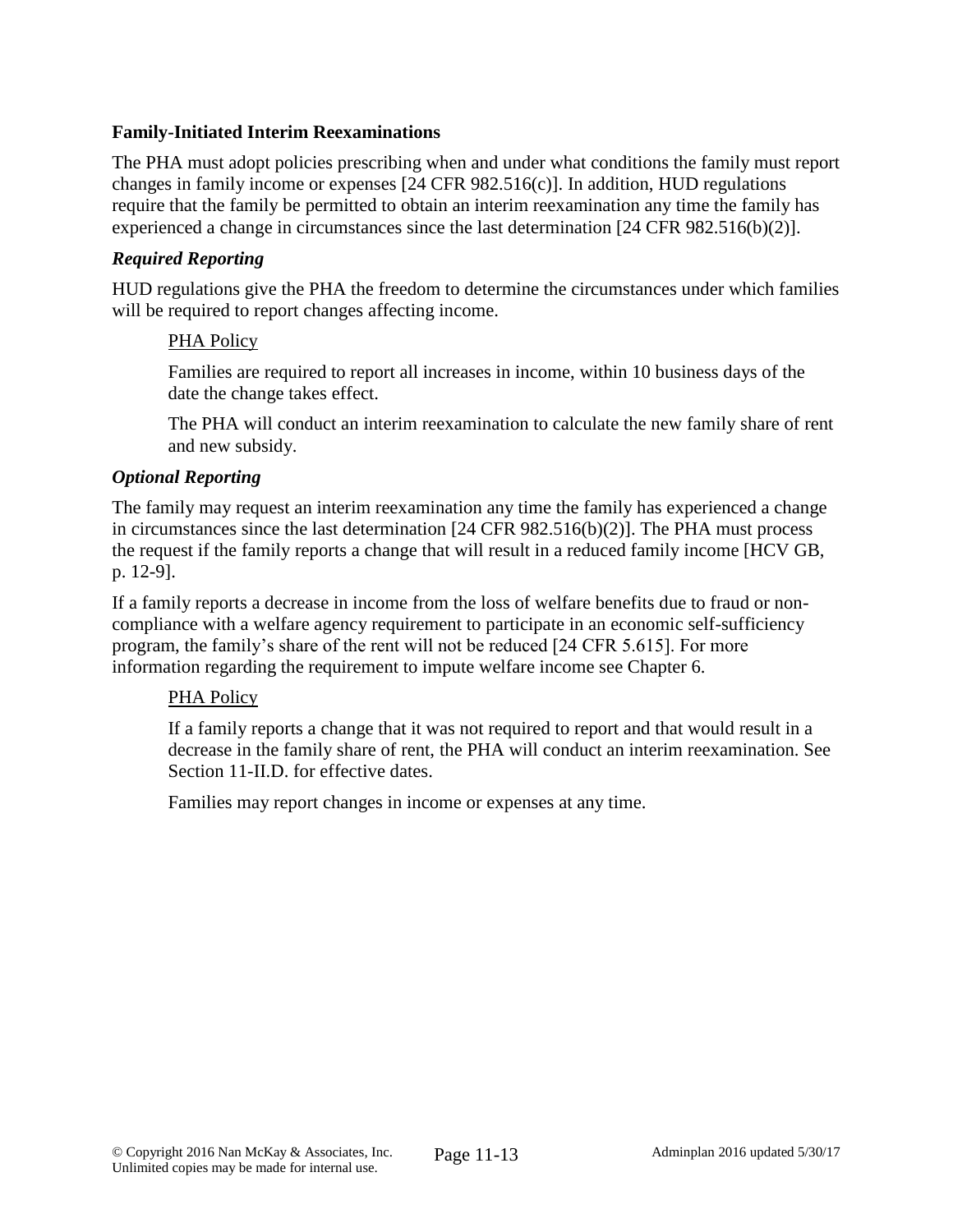## **11-II.D. PROCESSING THE INTERIM REEXAMINATION**

#### **Method of Reporting**

#### PHA Policy

The family may notify the PHA of changes either orally or in writing. If the family provides oral notice, the PHA may also require the family to submit the changes in writing.

Generally, the family will not be required to attend an interview for an interim reexamination. However, if the PHA determines that an interview is warranted, the family may be required to attend.

Based on the type of change reported, the PHA will determine the documentation the family will be required to submit. The family must submit any required information or documents within 10 business days of receiving a request from the PHA. This time frame may be extended for good cause with PHA approval. The PHA will accept required documentation by mail, by fax, or in person.

#### **Effective Dates**

The PHA must establish the time frames in which any changes that result from an interim reexamination will take effect [24 CFR 982.516(d)]. The changes may be applied either retroactively or prospectively, depending on whether there is to be an increase or a decrease in the family share of the rent, and whether the family reported any required information within the required time frames [HCV GB, p. 12-10].

### PHA Policy

If the family share of the rent is to *increase*:

The increase generally will be effective on the first of the month following 30 days' notice to the family.

If a family fails to report a change within the required time frames, or fails to provide all required information within the required time frames, the increase will be applied retroactively, to the date it would have been effective had the information been provided on a timely basis. The family will be responsible for any overpaid subsidy and may be offered a repayment agreement in accordance with the policies in Chapter 16.

If the family share of the rent is to *decrease*:

The decrease will be effective on the first day of the month following the month in which the change was reported and all required documentation was submitted. In cases where the change cannot be verified until after the date the change would have become effective, the change will be made retroactively.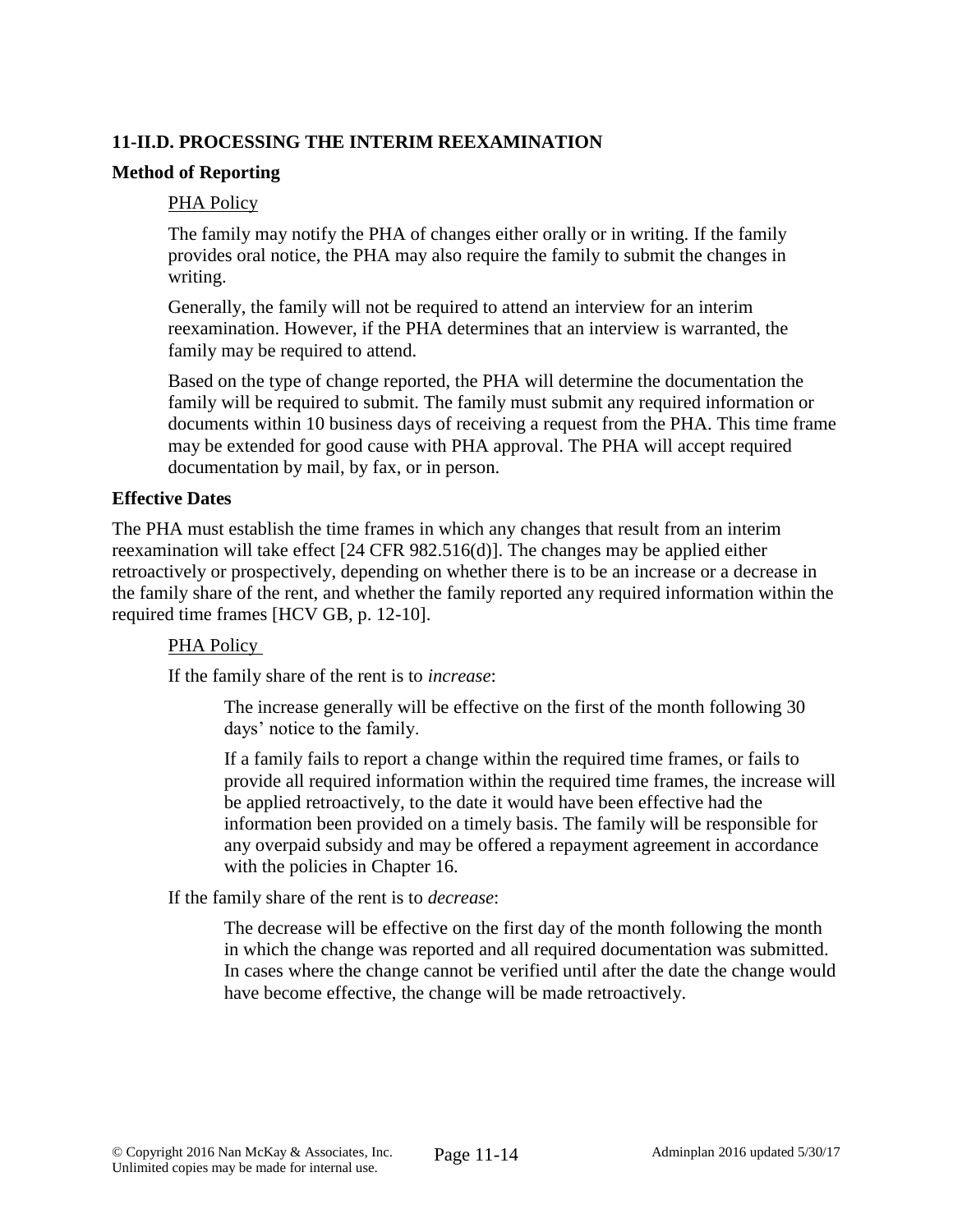# **PART III: RECALCULATING FAMILY SHARE AND SUBSIDY AMOUNT**

### **11-III.A. OVERVIEW**

After gathering and verifying required information for an annual or interim reexamination, the PHA must recalculate the family share of the rent and the subsidy amount, and notify the family and owner of the changes [24 CFR 982.516(d)(2), HCV 12-6 and 12-10]. While the basic policies that govern these calculations are provided in Chapter 6, this part lays out policies that affect these calculations during a reexamination.

## **11-III.B. CHANGES IN PAYMENT STANDARDS AND UTILITY ALLOWANCES**

In order to calculate the family share of the rent and HAP amount correctly, changes in payment standards, subsidy standards, or utility allowances may need to be updated and included in the PHA's calculations.

Specific policies governing how subsidy standards, payment standards, and utility allowances are applied are discussed below.

### **Payment Standards [24 CFR 982.505]**

The family share of the rent and HAP calculations must use the correct payment standard for the family, taking into consideration the family unit size, the size of unit, and the area in which the unit is located [HCV GB, p. 12-5]. See Chapter 6 for information on how to select the appropriate payment standard.

When the PHA changes its payment standards or the family's situation changes, new payment standards are applied at the following times:

- If the PHA's payment standard amount changes during the term of the HAP contract, the date on which the new standard is applied depends on whether the standard has increased or decreased:
	- If the payment standard amount has i*ncreased,* the increased payment standard will be applied at the *first annual* reexamination following the effective date of the increase in the payment standard.
	- If the payment standard amount has *decreased*, during the term of a HAP contract, the PHA is not required to reduce the payment standard as the HAP contract remains in effect. At the family's second annual reexamination the PHA may, but is not required to apply the decreased payment standard or may gradually implement the reduced payment standard (See Chapter 6 for the PHA's policy on decreases in the payment standard).
- If the family moves to a new unit, or a new HAP contract is executed due to changes in the lease (even if the family remains in place) the current payment standard applicable to the family will be used when the new HAP contract is processed.